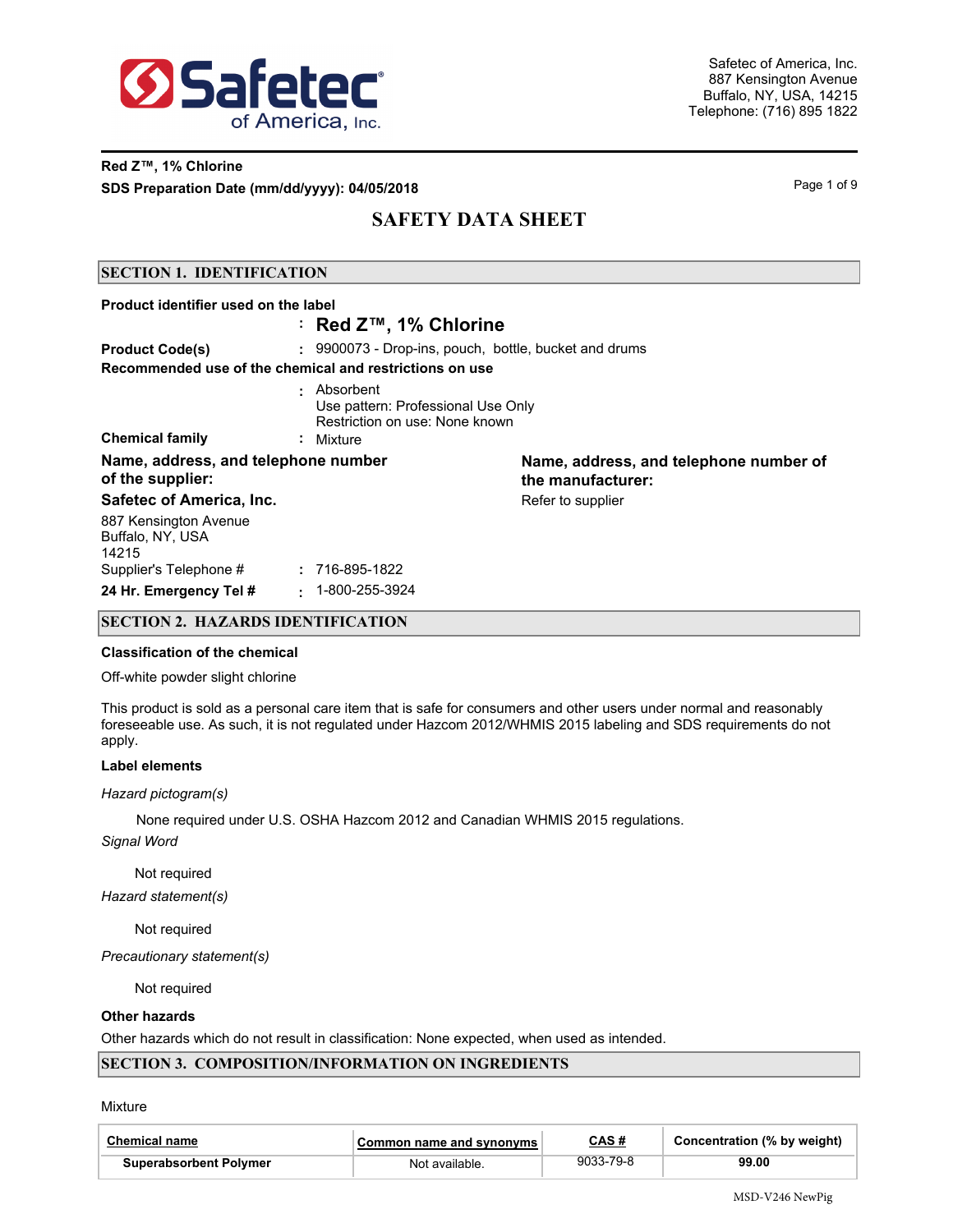

## **Red Z™, 1% Chlorine SDS Preparation Date (mm/dd/yyyy): 04/05/2018 Page 2 of 9** Page 2 of 9

## **SAFETY DATA SHEET**

### **SECTION 4. FIRST-AID MEASURES**

| <b>Description of first aid measures</b> |                                                                                       |
|------------------------------------------|---------------------------------------------------------------------------------------|
| Ingestion                                | : None required when used as intended. In the case of accident or if you feel unwell, |
|                                          | seek medical advice immediately (show the label where possible).                      |
| Inhalation                               | : None required when used as intended. In the case of accident or if you feel unwell, |
|                                          | seek medical advice immediately (show the label where nossible)                       |

|              | seek medical advice immediately (show the label where possible).                    |
|--------------|-------------------------------------------------------------------------------------|
| Skin contact | None required when used as intended. In the case of accident or if you feel unwell, |
|              | seek medical advice immediately (show the label where possible).                    |
| Eve contact  | : None required when used as intended. In the case of contact with eyes, rinse      |
|              | immediately with plenty of water and seek medical advice.                           |

### **Most important symptoms and effects, both acute and delayed**

None expected, when used as intended. Direct eye contact may cause slight or mild, **:** transient irritation. Prolonged skin contact may cause skin irritation.

### **Indication of any immediate medical attention and special treatment needed**

**:** Treat symptomatically.

### **SECTION 5. FIRE-FIGHTING MEASURES**

#### **Extinguishing media**

*Suitable extinguishing media*

**:** Use water spray, alcohol-resistant foam, dry chemical or carbon dioxide. *Unsuitable extinguishing media*

**:** Do not use a solid water stream as it may scatter and spread fire.

#### **Special hazards arising from the substance or mixture / Conditions of flammability**

**:** Burning may produce irritating, toxic and obnoxious fumes.

### **Flammability classification (OSHA 29 CFR 1910.106)**

**:** Not flammable.

#### **Hazardous combustion products**

**:** Chlorine.; Hydrogen chloride

### **Special protective equipment and precautions for firefighters**

*Protective equipment for fire-fighters*

- **:** Firefighters must use standard protective equipment including flame retardant coat,
- helmet with face shield, gloves, rubber boots, and in enclosed spaces, SCBA.

*Special fire-fighting procedures*

**:** Fight fires from a safe distance. Firefighters should wear proper protective equipment and self-contained breathing apparatus with full face piece operated in positive pressure mode. Move containers from fire area if safe to do so. Water spray may be useful in cooling equipment exposed to heat and flame.

### **SECTION 6. ACCIDENTAL RELEASE MEASURES**

### **Personal precautions, protective equipment and emergency procedures**

- None required under normal conditions. **:**
- **Environmental precautions :** Avoid release to the environment.

#### **Methods and material for containment and cleaning up**

**:** Sweep up or vacuum up spillage and collect in suitable container for disposal.

**Special spill response procedures**

**:** If a spill/release in excess of the EPA reportable quantity is made into the environment, immediately notify the national response center in the United States (phone: 1-800-424-8802).

US CERCLA Reportable quantity (RQ): See section 15.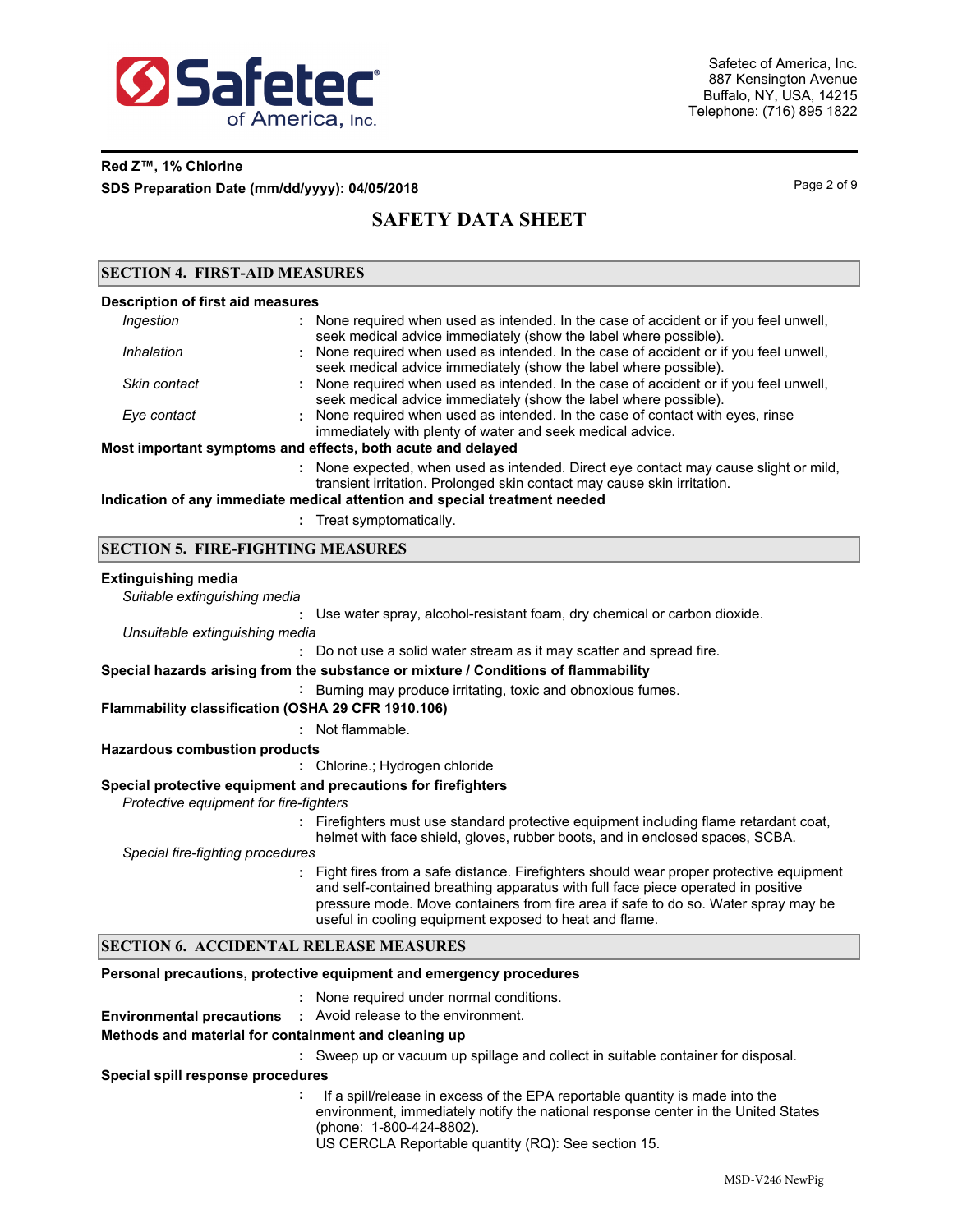

# **Red Z™, 1% Chlorine**

**SDS Preparation Date (mm/dd/yyyy): 04/05/2018 Page 1 of 9 and 2018** Page 3 of 9

## **SAFETY DATA SHEET**

### **SECTION 7. HANDLING AND STORAGE**

#### **Precautions for safe handling**

Handle in accordance with good industrial hygiene and safety practice. Do not ingest **:** or swallow. **Conditions for safe storage :** Store in a cool, dry area. **Incompatible materials :** Strong reducing agents.

### **SECTION 8. EXPOSURE CONTROLS / PERSONAL PROTECTION**

| <b>Exposure Limits:</b>       |                  |                  |                 |                  |
|-------------------------------|------------------|------------------|-----------------|------------------|
| <b>Chemical Name</b>          | <b>ACGIH TLV</b> |                  | <b>OSHA PEL</b> |                  |
|                               | <b>TWA</b>       | <b>STEL</b>      | <b>PEL</b>      | <b>STEL</b>      |
| <b>Superabsorbent Polymer</b> | N/Av             | N/A <sub>v</sub> | N/Av            | N/A <sub>v</sub> |

### **Exposure controls**

### **Ventilation and engineering measures**

|                                       | : None required under normal conditions.                                            |
|---------------------------------------|-------------------------------------------------------------------------------------|
| <b>Respiratory protection</b>         | : None required under normal conditions.                                            |
| <b>Skin protection</b>                | : None required under normal conditions.                                            |
| Eye / face protection                 | : None required under normal conditions.                                            |
|                                       | <b>Other protective equipment :</b> None required under normal conditions.          |
| <b>General hygiene considerations</b> |                                                                                     |
|                                       | : Always observe good personal hygiene measures, such as washing after handling the |

material and before eating, drinking, and/or smoking.

## **SECTION 9. PHYSICAL AND CHEMICAL PROPERTIES**

| Appearance                              | ÷.             | Off-white powder.                         |
|-----------------------------------------|----------------|-------------------------------------------|
| Odour                                   |                | slight chlorine                           |
| <b>Odour threshold</b>                  |                | Not available.                            |
| рH                                      |                | Not available.                            |
| <b>Melting/Freezing point</b>           |                | Not available.                            |
| Initial boiling point and boiling range |                |                                           |
|                                         |                | Not available.                            |
| <b>Flash point</b>                      | ٠              | Not available.                            |
| <b>Flashpoint (Method)</b>              |                | : closed cup                              |
| Evaporation rate (BuAe = 1)             |                | : Not available.                          |
| Flammability (solid, gas)               |                | $:$ Not applicable.                       |
| Lower flammable limit (% by vol.)       |                |                                           |
|                                         | $\blacksquare$ | Not available.                            |
| Upper flammable limit (% by vol.)       |                |                                           |
|                                         | ٠              | Not available.                            |
| <b>Oxidizing properties</b>             |                | None.                                     |
| <b>Explosive properties</b>             | ÷              | Not explosive                             |
| Vapour pressure                         | ٠              | Not available.                            |
| <b>Vapour density</b>                   | ٠              | Not available.<br>$1.5073$ $7.74$ $1.757$ |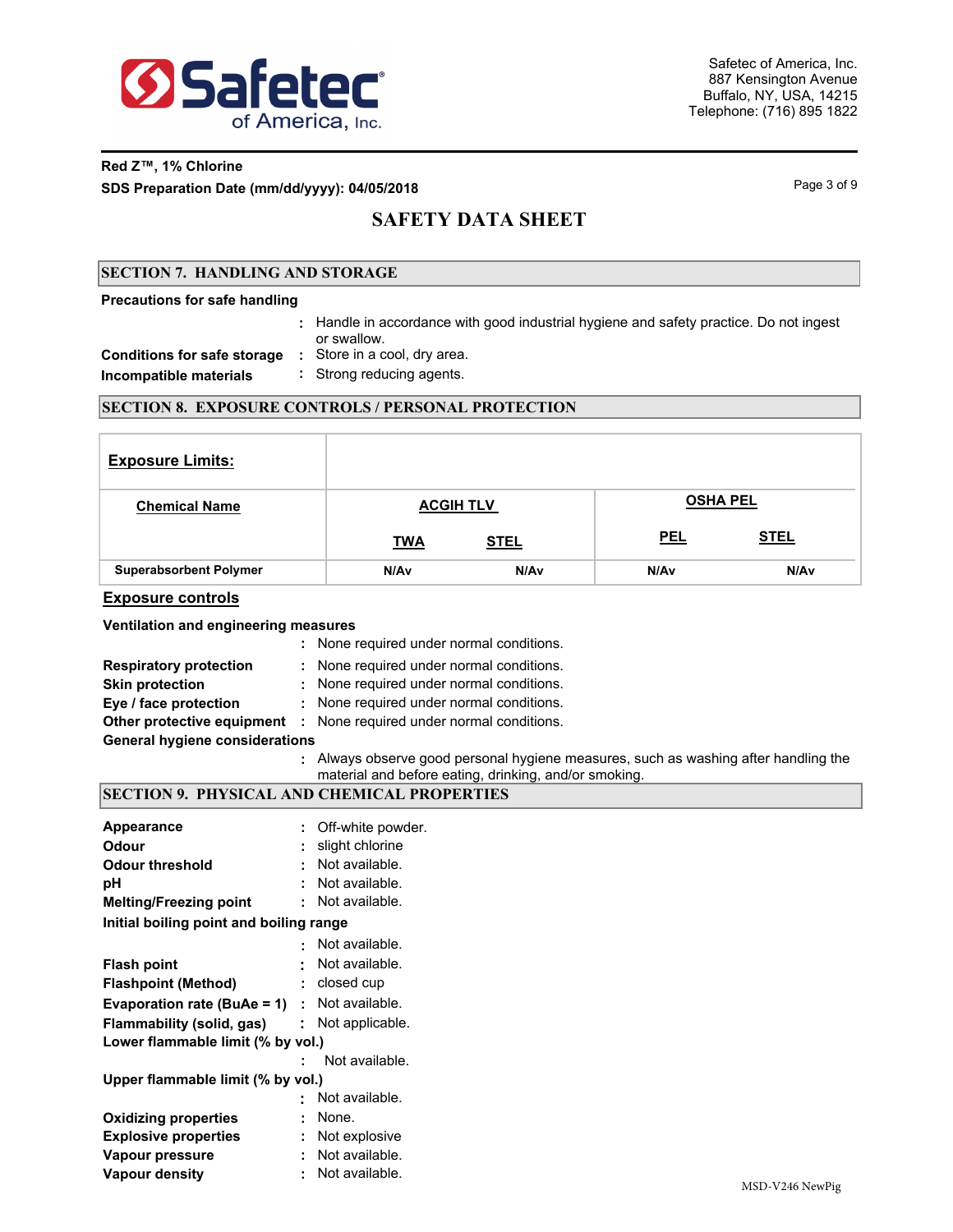

## **Red Z™, 1% Chlorine SDS Preparation Date (mm/dd/yyyy): 04/05/2018 Page 4 of 9 Page 4 of 9**

## **SAFETY DATA SHEET**

## **Relative density / Specific gravity**

|                                             | : Not available.                                                                |
|---------------------------------------------|---------------------------------------------------------------------------------|
| Solubility in water                         | : Swells on contact with water.                                                 |
| Other solubility(ies)                       | : Not available.                                                                |
|                                             | Partition coefficient: n-octanol/water or Coefficient of water/oil distribution |
|                                             | : Not available.                                                                |
| <b>Auto-ignition temperature</b>            | · Not available.                                                                |
| Decomposition temperature : Not applicable. |                                                                                 |
| <b>Viscosity</b>                            | : Not available.                                                                |
| Volatiles (% by weight)                     | : Not available.                                                                |
| Volatile organic Compounds (VOC's)          |                                                                                 |
|                                             | : N/Av                                                                          |
| Absolute pressure of container              |                                                                                 |
|                                             | : $N/Ap$                                                                        |
| Flame projection length                     | : N/Ap                                                                          |
| Other physical/chemical comments            |                                                                                 |
|                                             | : None reported by the manufacturer.                                            |

### **SECTION 10. STABILITY AND REACTIVITY**

| <b>Reactivity</b>                       | : Not normally reactive.                                                   |
|-----------------------------------------|----------------------------------------------------------------------------|
| <b>Chemical stability</b>               | : Stable under the recommended storage and handling conditions prescribed. |
| Possibility of hazardous reactions      |                                                                            |
|                                         | : Hazardous polymerization will not occur.                                 |
| <b>Conditions to avoid</b>              | : Moisture. Extremes of temperature and direct sunlight.                   |
| Incompatible materials                  | Incompatible materials (see Section 7).                                    |
| <b>Hazardous decomposition products</b> |                                                                            |
|                                         | : None known, refer to hazardous combustion products in Section 5.         |

## **SECTION 11. TOXICOLOGICAL INFORMATION**

### **Information on likely routes of exposure:**

| Routes of entry inhalation         |  | : YFS |
|------------------------------------|--|-------|
| Routes of entry skin & eye         |  | : YFS |
| Routes of entry Ingestion          |  | : YES |
| Routes of exposure skin absorption |  |       |

### **:** NO

## **Potential Health Effects:**

### **Signs and symptoms of short-term (acute) exposure**

*Sign and symptoms Inhalation*

| Sign and symptoms ingestion | None expected, when used as intended.                                                        |
|-----------------------------|----------------------------------------------------------------------------------------------|
|                             | None expected, when used as intended.                                                        |
| Sign and symptoms skin      | None expected, when used as intended. Prolonged contact may cause redness and<br>irritation. |
| Sign and symptoms eyes      | Direct eye contact may cause slight or mild, transient irritation.                           |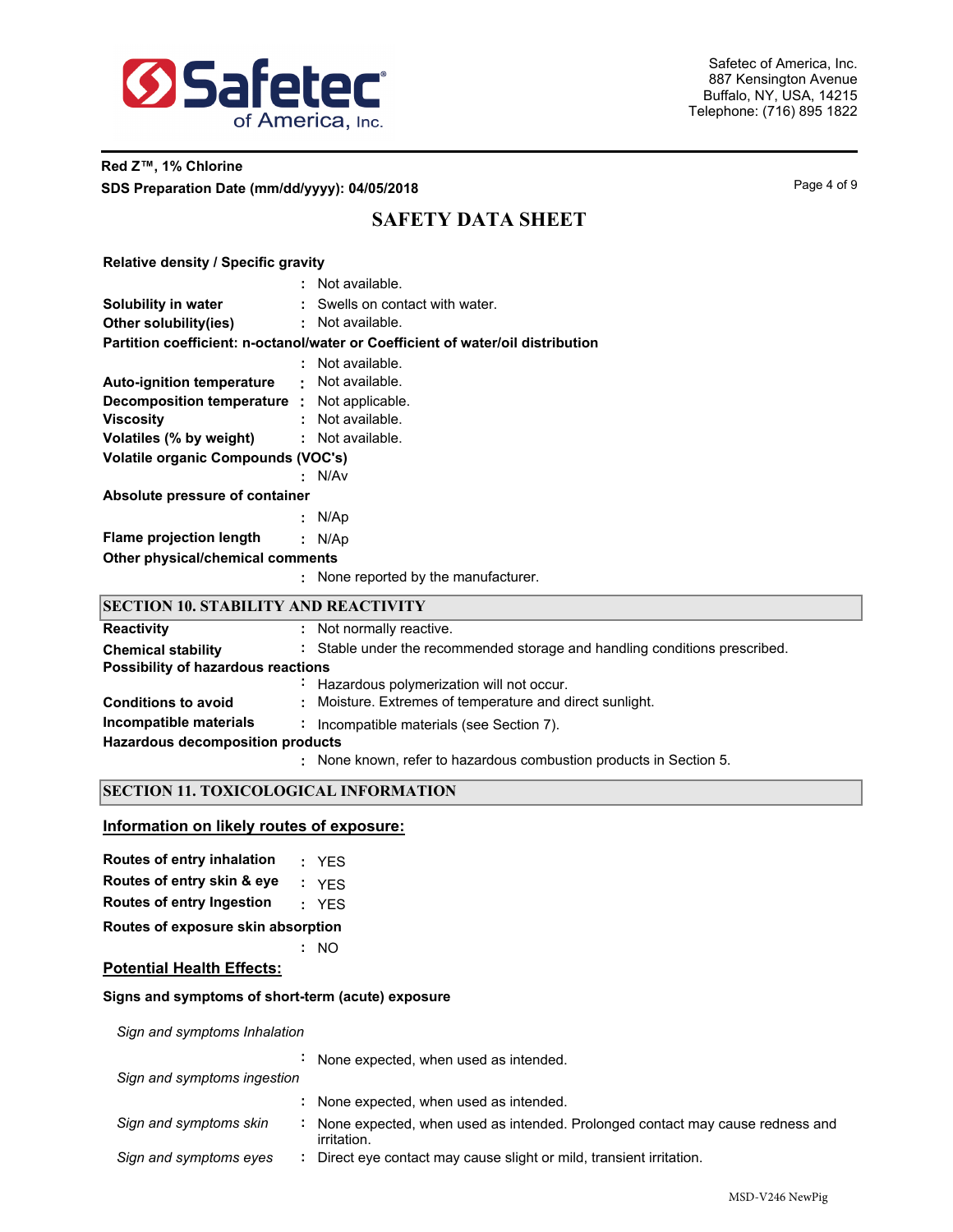

## **Red Z™, 1% Chlorine SDS Preparation Date (mm/dd/yyyy): 04/05/2018 Page 10 and 2018** Page 5 of 9

## **SAFETY DATA SHEET**

| <b>Potential Chronic Health Effects</b>       |                                                                                                                                                                                                                                     |  |  |  |
|-----------------------------------------------|-------------------------------------------------------------------------------------------------------------------------------------------------------------------------------------------------------------------------------------|--|--|--|
|                                               | : None expected, when used as intended.                                                                                                                                                                                             |  |  |  |
| <b>Mutagenicity</b>                           | Not expected to be mutagenic in humans.                                                                                                                                                                                             |  |  |  |
| Carcinogenicity                               | No components are listed as carcinogens by ACGIH, IARC, OSHA or NTP.<br>÷.                                                                                                                                                          |  |  |  |
|                                               | Reproductive effects & Teratogenicity                                                                                                                                                                                               |  |  |  |
|                                               | Not expected to have other reproductive effects.                                                                                                                                                                                    |  |  |  |
| Sensitization to material                     | Not expected to be a skin or respiratory sensitizer.<br>÷.                                                                                                                                                                          |  |  |  |
|                                               | <b>Specific target organ effects</b> : This material is not classified as hazardous under U.S. OSHA regulations (29CFR<br>1910.1200) (Hazcom 2012) and Canadian WHMIS regulations (Hazardous Products<br>Regulations) (WHMIS 2015). |  |  |  |
| Medical conditions aggravated by overexposure |                                                                                                                                                                                                                                     |  |  |  |
|                                               | Pre-existing skin, eye and respiratory disorders.                                                                                                                                                                                   |  |  |  |
| <b>Synergistic materials</b>                  | : None known or reported by the manufacturer.                                                                                                                                                                                       |  |  |  |
| <b>Toxicological data</b>                     | : There is no data available for this product.                                                                                                                                                                                      |  |  |  |
|                                               |                                                                                                                                                                                                                                     |  |  |  |

|                        | $LC_{50}(4hr)$  | LD <sub>50</sub> |                  |  |
|------------------------|-----------------|------------------|------------------|--|
| <b>Chemical name</b>   | <u>inh, rat</u> | (Oral, rat)      | (Rabbit, dermal) |  |
| Superabsorbent Polymer | N/Av            | N/Av             | N/Av             |  |

**Other important toxicologica**l **hazards**

**:** None known or reported by the manufacturer.

## **SECTION 12. ECOLOGICAL INFORMATION**

**Ecotoxicity :** Not expected to be harmful to aquatic organisms.

### *Ecotoxicity data:*

|                        |               | <b>Toxicity to Fish</b> |               |                 |  |  |
|------------------------|---------------|-------------------------|---------------|-----------------|--|--|
| Ingredients            | <b>CAS No</b> | LC50 / 96h              | NOEC / 21 day | <b>M</b> Factor |  |  |
| Superabsorbent Polymer | 9033-79-8     | N/A <sub>v</sub>        | N/Av          | None.           |  |  |

| Ingredients            | <b>CAS No</b> |            | <b>Toxicity to Daphnia</b> |                 |  |  |
|------------------------|---------------|------------|----------------------------|-----------------|--|--|
|                        |               | EC50 / 48h | NOEC / 21 day              | <b>M</b> Factor |  |  |
| Superabsorbent Polymer | 9033-79-8     | N/Av       | N/Av                       | None.           |  |  |

| Ingredients            | <b>CAS No</b> | <b>Toxicity to Algae</b> |                   |          |  |  |
|------------------------|---------------|--------------------------|-------------------|----------|--|--|
|                        |               | EC50 / 96h or 72h        | NOEC / 96h or 72h | M Factor |  |  |
| Superabsorbent Polymer | 9033-79-8     | N/Av                     | N/A <sub>v</sub>  | None.    |  |  |

**Persistence and degradability**

No data is available on the product itself. **:**

**Bioaccumulation potential :** No data is available on the product itself.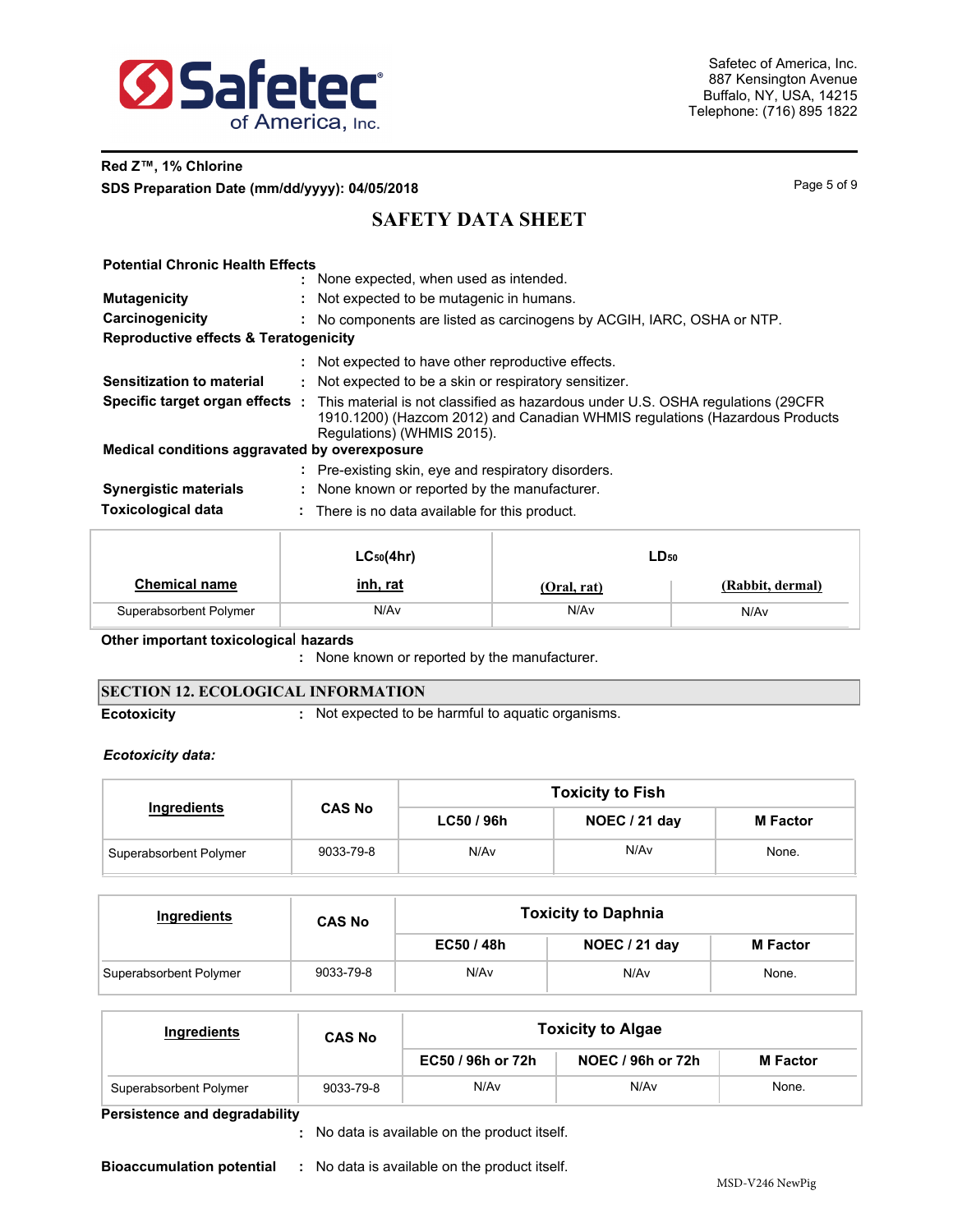

## **Red Z™, 1% Chlorine SDS Preparation Date (mm/dd/yyyy): 04/05/2018 Page 6 of 9 Page 6 of 9**

## **SAFETY DATA SHEET**

| <b>Components</b>                              | Partition coefficient n-octanol/water (log Kow)                                   | <b>Bioconcentration factor (BCF)</b> |
|------------------------------------------------|-----------------------------------------------------------------------------------|--------------------------------------|
| Superabsorbent Polymer (CAS<br>$9033 - 79 - 8$ | N/Av                                                                              | N/Av                                 |
| Mobility in soil                               | No data is available on the product itself.                                       |                                      |
| <b>Other Adverse Environmental effects</b>     |                                                                                   |                                      |
|                                                | : No data is available on the product itself.                                     |                                      |
| <b>SECTION 13. DISPOSAL CONSIDERATIONS</b>     |                                                                                   |                                      |
| Handling for Disposal                          | See Section 7 (Handling and Storage) for further details. Empty containers retain |                                      |

| <b>Handmig Tol Disposal</b> | . Occidental priditionity and otorage, for farther dotatio. Empty containers retain<br>residue (liquid and/or vapour) and can be dangerous. Do not cut, weld, drill or grind on<br>or near this container.                                                                              |
|-----------------------------|-----------------------------------------------------------------------------------------------------------------------------------------------------------------------------------------------------------------------------------------------------------------------------------------|
| <b>Methods of Disposal</b>  | : Dispose in accordance with all applicable federal, state, provincial and local<br>regulations.                                                                                                                                                                                        |
| <b>RCRA</b>                 | : If this product, as supplied, becomes a waste in the United States, it may meet the<br>criteria of a hazardous waste as defined under RCRA. Title 40 CFR 261. It is the<br>responsibility of the waste generator to determine the proper waste identification and<br>disposal method. |

### **SECTION 14. TRANSPORT INFORMATION**

| <b>Regulatory</b><br><b>Information</b>         | <b>UN Number</b> | UN proper shipping name | <b>Transport</b><br>hazard<br>class(es) | <b>Packing</b><br>Group | Label |
|-------------------------------------------------|------------------|-------------------------|-----------------------------------------|-------------------------|-------|
| 49CFR/DOT                                       | None.            | Not regulated.          | not regulated                           | none                    |       |
| 49CFR/DOT<br><b>Additional</b><br>information   | None.            |                         |                                         |                         |       |
| <b>TDG</b>                                      | None.            | Not regulated.          | not regulated                           | none                    |       |
| <b>TDG</b><br><b>Additional</b><br>information  | None.            |                         |                                         |                         |       |
| <b>TDG</b>                                      | None.            | Not regulated.          | not regulated                           | none                    |       |
| <b>TDG</b><br><b>Additional</b><br>information  | None.            |                         |                                         |                         |       |
| <b>IMDG</b>                                     | None.            | Not regulated.          | not regulated                           | none                    |       |
| <b>IMDG</b><br><b>Additional</b><br>information | None.            |                         |                                         |                         |       |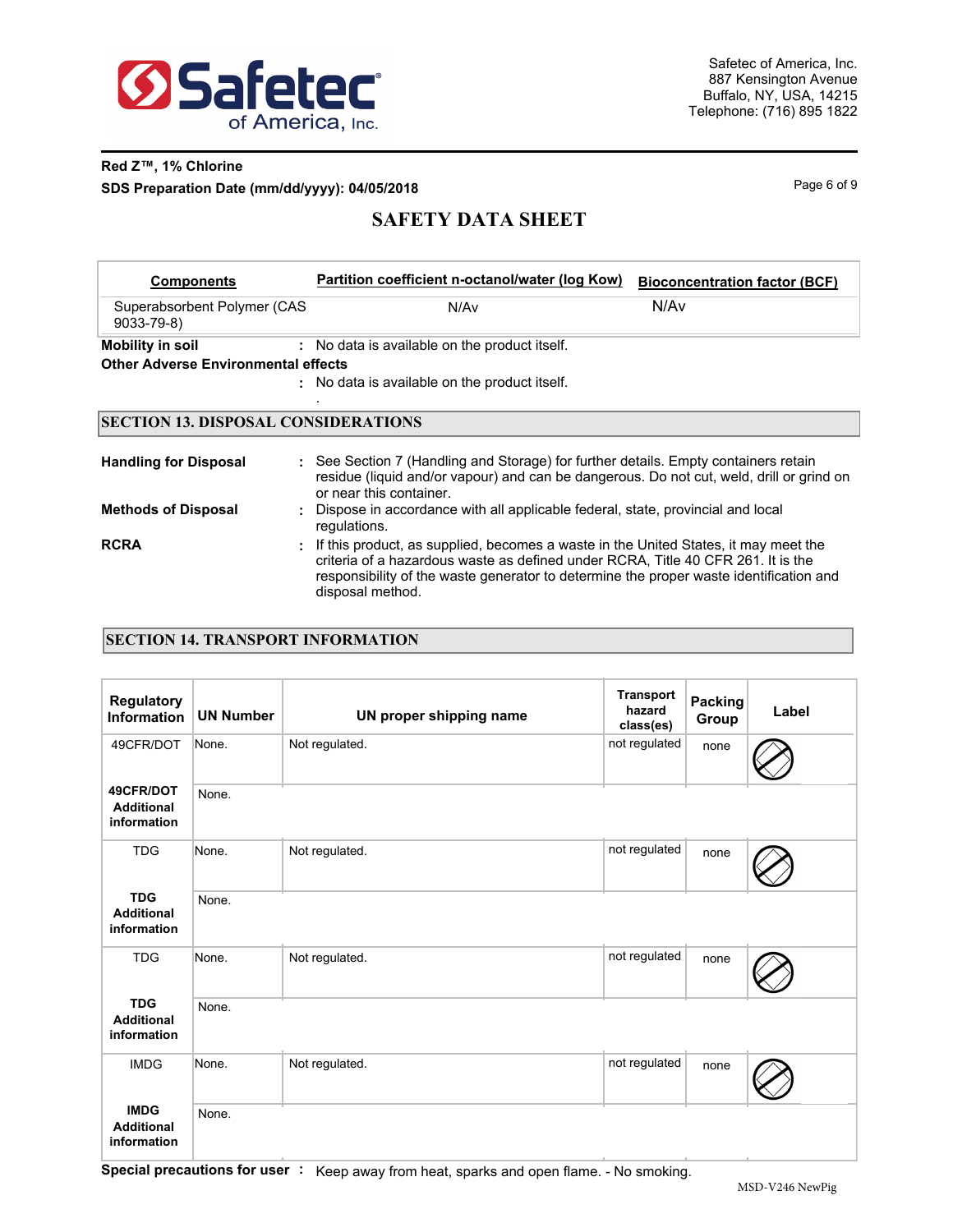

## **Red Z™, 1% Chlorine**

**SDS Preparation Date (mm/dd/yyyy): 04/05/2018 Page 7 of 9** Page 7 of 9

## **SAFETY DATA SHEET**

**Environmental hazards :** This product does not meet the criteria for an environmentally hazardous mixture, according to the IMDG Code. See ECOLOGICAL INFORMATION, Section 12.

**Transport in bulk according to Annex II of MARPOL 73/78 and the IBC Code**

**:** Not available.

## **SECTION 15 - REGULATORY INFORMATION**

### **US Federal Information:**

Components listed below are present on the following U.S. Federal chemical lists:

|                        | <b>TSCA</b> |                   | <b>CERCLA</b><br>Reportable       | <b>SARA TITLE III:</b><br>Sec. 302.<br><b>Extremely</b> | SARA TITLE III: Sec. 313, 40 CFR<br>372, Specific Toxic Chemical |                             |  |
|------------------------|-------------|-------------------|-----------------------------------|---------------------------------------------------------|------------------------------------------------------------------|-----------------------------|--|
| Ingredients            |             | CAS#<br>Inventory | Quantity(RQ) (40<br>CFR 117.302): | <b>Hazardous</b><br>Substance, 40<br><b>CFR 355:</b>    | <b>Toxic Chemical</b>                                            | de minimus<br>Concentration |  |
| Superabsorbent Polymer | 9033-79-8   | Yes               | N/Ap                              | N/Av                                                    | No                                                               | N/Ap                        |  |

SARA TITLE III: Sec. 311 and 312, SDS Requirements, 40 CFR 370 Hazard Classes: None.

### **US State Right to Know Laws:**

The following chemicals are specifically listed by individual States:

| Ingredients            | CAS#      | <b>California Proposition 65</b> | <b>State "Right to Know" Lists</b> |    |    |           |     |    |    |
|------------------------|-----------|----------------------------------|------------------------------------|----|----|-----------|-----|----|----|
|                        |           | Listed                           | <b>Type of Toxicity</b>            | CА | МA | <b>MN</b> | NJ. | PA | RI |
| Superabsorbent Polymer | 9033-79-8 | No                               | N/Ap                               | No | No | No        | No  | No | No |

### **Canadian Information:**

WHMIS Classification: Refer to Section 2 for a WHMIS Classification for this product. All ingredients are present on the DSL.

### **International Information:**

**Legend :**

Components listed below are present on the following International Inventory list:

| Ingredients            | CAS#      | European<br><b>EINECs</b> | Australia<br><b>AICS</b> | <b>Philippines</b><br><b>PICCS</b> | <b>Japan ENCS</b> | Korea<br><b>KECI/KECL</b> | China<br><b>IECSC</b> | NewZealand<br>IOC |
|------------------------|-----------|---------------------------|--------------------------|------------------------------------|-------------------|---------------------------|-----------------------|-------------------|
| Superabsorbent Polymer | 9033-79-8 | N/Av                      | Present                  | Present                            | $(6)-901$         | Not listed                | Present               | Present           |

## **SECTION 16. OTHER INFORMATION**

| CA: California<br><b>CAS: Chemical Abstract Services</b> | : ACGIH: American Conference of Governmental Industrial Hygienists            |
|----------------------------------------------------------|-------------------------------------------------------------------------------|
|                                                          |                                                                               |
| of 1980                                                  | CERCLA: Comprehensive Environmental Response, Compensation, and Liability Act |
| CFR: Code of Federal Regulations                         |                                                                               |
| <b>CNS: Central Nervous System</b>                       |                                                                               |
| CSA: Canadian Standards Association                      |                                                                               |
| DOT: Department of Transportation                        |                                                                               |
| EPA: Environmental Protection Agency                     | MSD-V246 NewPig                                                               |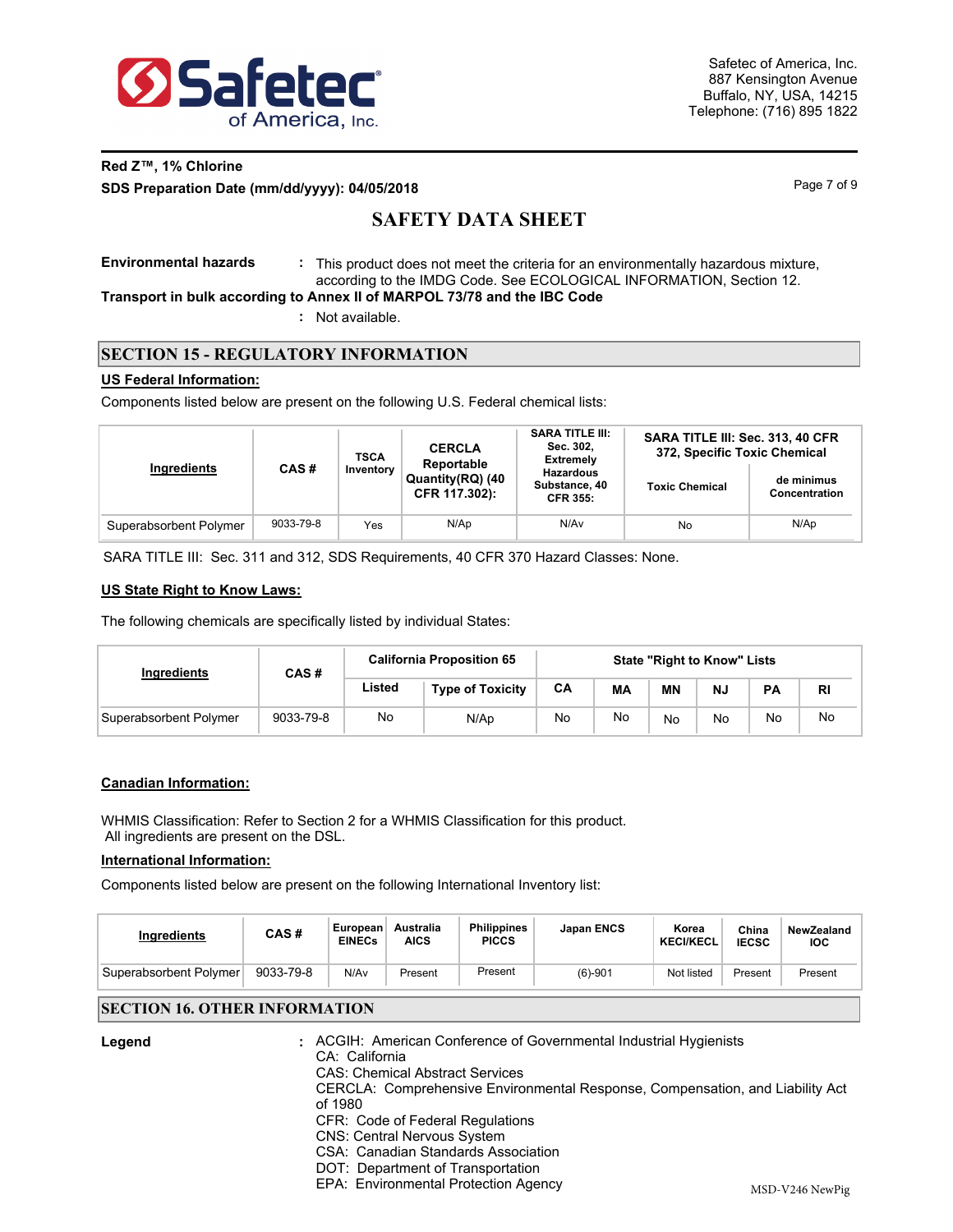

## **Red Z™, 1% Chlorine**

**SDS Preparation Date (mm/dd/yyyy): 04/05/2018 Page 8 of 9 Page 8 of 9** 

## **SAFETY DATA SHEET**

|                                           | HMIS: Hazardous Materials Identification System<br>HSDB: Hazardous Substances Data Bank<br>IARC: International Agency for Research on Cancer<br>Inh: Inhalation<br><b>IUCLID: International Uniform Chemical Information Database</b><br><b>LC: Lethal Concentration</b><br>LD: Lethal Dose<br>MA: Massachusetts<br>MN: Minnesota<br>N/Ap: Not Applicable<br>N/Av: Not Available<br>NFPA: National Fire Protection Association<br>NIOSH: National Institute of Occupational Safety and Health<br>NJ: New Jersey<br>NTP: National Toxicology Program<br>OSHA: Occupational Safety and Health Administration<br>PA: Pennsylvania<br>PEL: Permissible exposure limit<br>RCRA: Resource Conservation and Recovery Act<br>RI: Rhode Island<br>RTECS: Registry of Toxic Effects of Chemical Substances<br>SARA: Superfund Amendments and Reauthorization Act<br>STEL: Short Term Exposure Limit<br>TDG: Canadian Transportation of Dangerous Goods Act & Regulations<br>TLV: Threshold Limit Values<br>TWA: Time Weighted Average<br>WHMIS: Workplace Hazardous Materials Identification System |
|-------------------------------------------|-------------------------------------------------------------------------------------------------------------------------------------------------------------------------------------------------------------------------------------------------------------------------------------------------------------------------------------------------------------------------------------------------------------------------------------------------------------------------------------------------------------------------------------------------------------------------------------------------------------------------------------------------------------------------------------------------------------------------------------------------------------------------------------------------------------------------------------------------------------------------------------------------------------------------------------------------------------------------------------------------------------------------------------------------------------------------------------------|
| <b>References</b>                         | 1. ACGIH, Threshold Limit Values for Chemical Substances and Physical Agents &<br>Biological Exposure Indices for 2016<br>2. International Agency for Research on Cancer Monographs, searched 2017<br>3. Canadian Centre for Occupational Health and Safety, CCInfoWeb databases,<br>2017(Chempendium, HSDB and RTECs).<br>4. Material Safety Data Sheets from manufacturer.<br>5. US EPA Title III List of Lists - 2017 version.<br>6. California Proposition 65 List - 2017 version.<br>7. OECD - The Global Portal to Information on Chemical Substances -<br>eChemPortal, 2017.                                                                                                                                                                                                                                                                                                                                                                                                                                                                                                       |
| <b>Preparation Date (mm/dd/yyyy)</b>      |                                                                                                                                                                                                                                                                                                                                                                                                                                                                                                                                                                                                                                                                                                                                                                                                                                                                                                                                                                                                                                                                                           |
|                                           | 04/05/2018                                                                                                                                                                                                                                                                                                                                                                                                                                                                                                                                                                                                                                                                                                                                                                                                                                                                                                                                                                                                                                                                                |
| Other special considerations for handling |                                                                                                                                                                                                                                                                                                                                                                                                                                                                                                                                                                                                                                                                                                                                                                                                                                                                                                                                                                                                                                                                                           |

**:** Provide adequate information, instruction and training for operators.